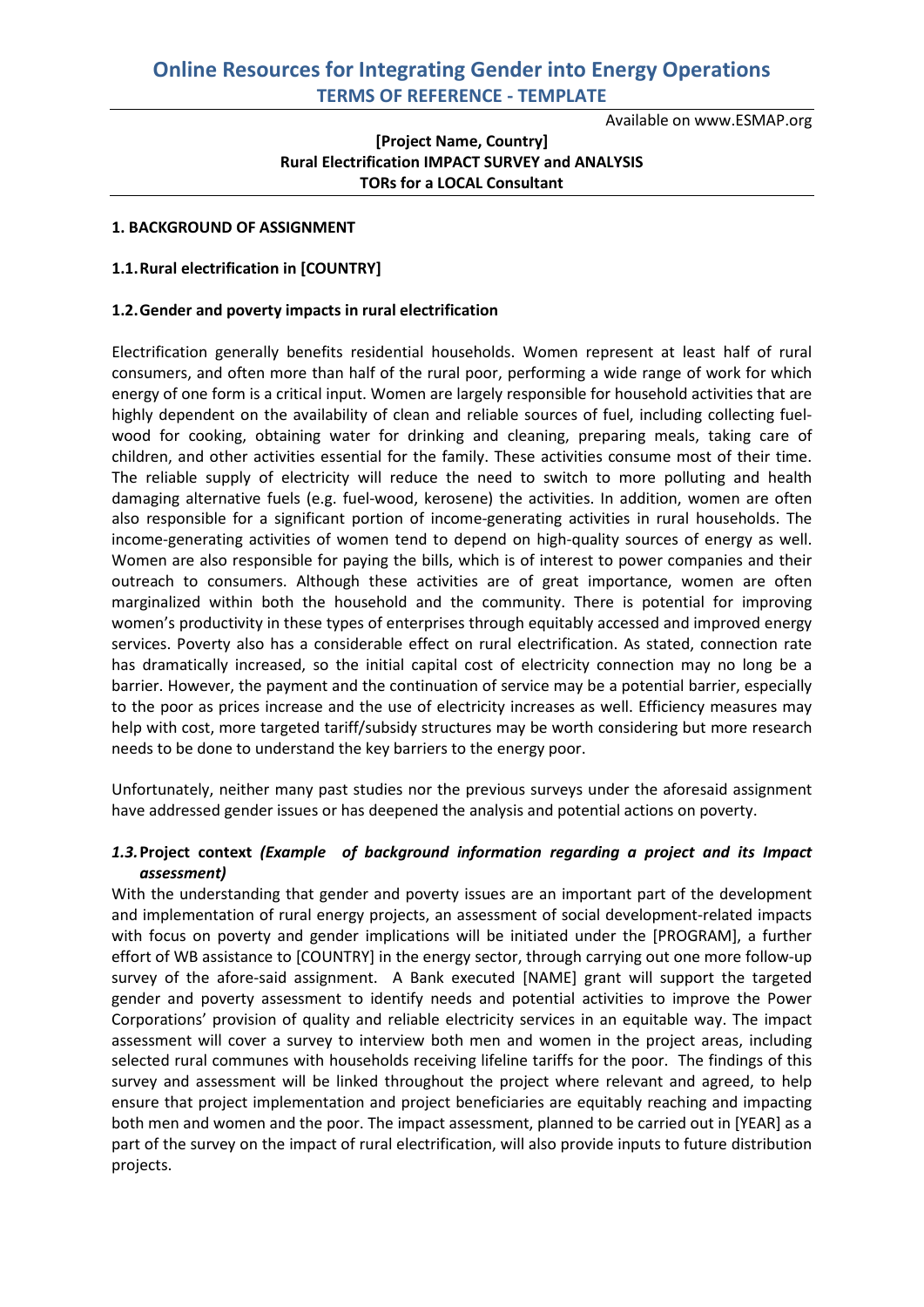Available on www.ESMAP.org

The basic components of the impact study are similar to the ones of previous [NUMER] surveys with particular focus on poverty and gender implications:

(1) to survey electrified and non-electrified households;

(2) summarize and analyze the data;

(3) identify and quantify the benefits of rural electrification in [CUNTRY] in general and particularly assess impacts of rural energy projects towards gender; and

(4) develop a time bound gender and poverty action plan for that can address some of the key issues raised during the survey and analysis.

Results identified by the study should help to address several development problems. Some of the key policies to be informed by the study are:

- identification of strategies for promoting more gender responsive energy policies; and
- analysis of gender mainstreaming in energy policy formulation and implementation of sustainable development.
- pricing policy and government subsidies to rural electrification;
- decision making related to national resource allocation;
- appropriate sizing and scale of rural electrification investments;

This Terms of Reference is for local consultants to carry out the survey and support the international consultant, which has been selected by the Bank to analyze the data using formal methods to obtain a comprehensive and in-depth assessment of the impacts of rural electrification, taking into account gender and poverty considerations.

### **2. OBJECTIVE**

The objectives of this assignment are to:

- 1. Carry out a survey to provide background information, which will be used in mainstreaming gender in energy policy formulation and implementation of sustainable development and formulating policies related to pricing, subsidies, costs, benefits, and the scale of investments and resource allocation to rural electrification in [COUNTRY].
- 2. Ensure that the data collected in the survey are prepared for advanced analysis; (ii) provide for full participation of experts in the econometric modeling and analysis of rural electrification impacts in [COUNTRY], and (iii) provide clear lines of communication and responsibility for provision of additional information about detailed survey responses or interpretation of findings, as needed and as analytic models are fit and refined.

### **3. ORGANIZATION OF WORK**

The assignment is to be carried out by a team of experts. It is expected that the team will consist of economic and social experts, preferably with experience in evaluating rural electrification policies.

The consulting team will work closely with and report to the World Bank.

### **4. SCOPE OF WORK**

### **Expected output:**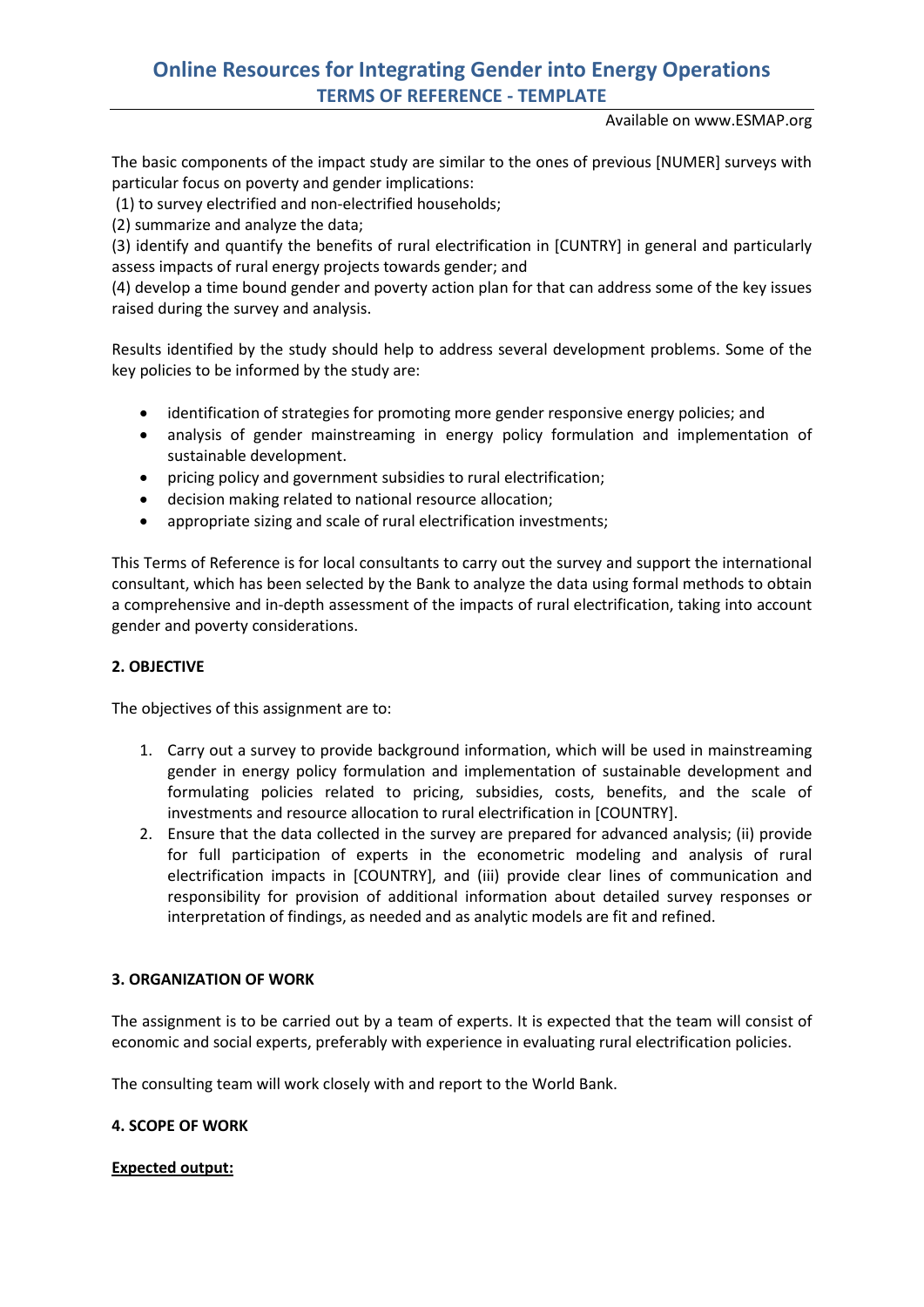Available on www.ESMAP.org

The expected outputs of this assignment include:

- 1. A panel data set that contains reliable measures of socio-economic characteristics and energy use variables in [YEARS] for all communes and households in the study.
- 2. Quantitative estimates of the benefits of rural electrification.
- 3. Assessment of impacts of rural energy projects towards gender and identify strategies for promoting more gender responsive energy policies
- 4. Background information for determining appropriate electricity pricing policies and whether there is a need for subsidies.
- 5. Decision support regarding appropriate sizing of electrification projects.
- 6. Decision support for drawing objective conclusions about the economic efficiency of further rural electrification projects.
- 7. Analysis of gender mainstreaming in energy policy formulation and implementation of sustainable development.
- 8. Provision of timely responses to research queries and comment on results and contribute to and comment on reports and present findings when the analysis reaches a mature phase.

### **Activities:**

The assignment consists of:

(i) carrying out the survey;

(ii) summarizing the survey data;

(iii) quantifying the benefits of electrification in a way that informs the policy areas above; (iv) developing an action plan with recommendations of potential activities and options for follow up; and

(v) supporting the international consultant during the research.

## **The surveys:** *(This is an Example provided, details of the survey will be tailored to each project/assignment)*

All informants at the commune level [NUMBER] communes and in roughly [NUMBER] households included in the second round and the third round [YEAR and YEAR] should be re-surveyed in this final round. It is expected that as many as 5%-10% of the households surveyed in [YEAR] may not be available for re-survey due to migration, death, marriage and other fundamental demographic changes. This level of attrition is acceptable.

Since this will be the final round of the study, there is no need to select replacement households. Even though very few of the households in the sample will not be electrified, a proper comparative analysis of electrified to non-electrified households should be possible. In any event, selecting a fresh set of non-electrified households will not solve the problem of a small control group (nonelectrified households) because any new replacement households will not have prior observations.

This final round should use the same instruments for key informants and for households as were used in [YEAR] and [YEAR] , with some minor modifications, taking into account gender considerations. The focus should be on quality supervision of enumerators in the field with particular attention to income (cash and total) and sources of electricity (grid, mini-grid, shared connections and other sources). Supervisors and enumerators should know the prior responses that each household gave to key questions before each interview begins. Key sections include, but are not limited to: income (cash and total); time spent reading and education level achieved (for each family member), family time spent on household activities and sources of electricity. The final round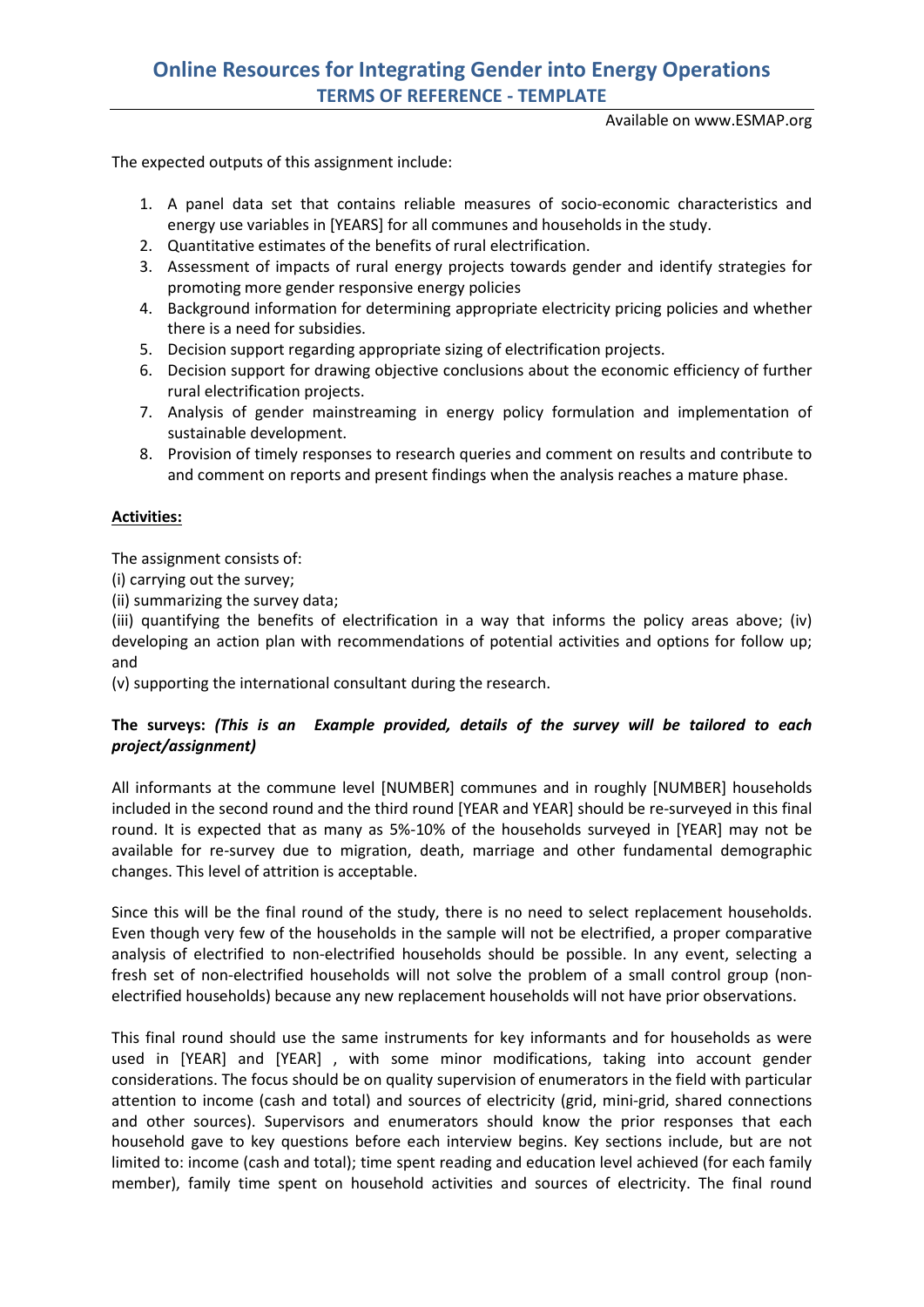Available on www.ESMAP.org

provides an opportunity for the survey team to review prior responses to key questions from [YEARS] to ensure that they are consistently reported and coded in the existing data set. Minor modifications to the survey instruments and key questions for quality control in the field have been made with several gender implications. It will be further discussed in detail with the World Bank team before and during the survey pre-test.

### **Analysis:**

Based on the information collected in the surveys, the consultant will assess the following:

- Benefits of less expensive household lighting: by comparing the costs of lighting and lighting delivered in households with grid electricity to those without.
- Benefits of less expensive television and radio: by comparing the costs of and time spent listening to radio and watching television in households with grid electricity to those without.
- Impacts of electrification on farm income, wage income, total income and expenditures: by using multivariate methods to control for all observable factors that may influence income and expenditures and, thereby, isolate the effect of grid electrification.
- Impacts of electrification on income from home-based enterprises: by determining whether i) the share of households with home-based enterprises and ii) income from these activities increased after grid electrification relative to households that remain unconnected.
- Impacts of electrification on school attendance and/or grade level completed: by controlling for all observable factors that may influence school attendance and, thereby, isolate the effect of grid electrification.
- Impacts of electrification fractionated by men and women on various aspects such as employment, income, working time, leisure time, sharing of household activities, etc.
- Assessment whether the beneficiaries are equitably reaching and impacting both men and women and the poor by ensuring that the data reviews listed above are sex disaggregated when possible Since analyzing these data sets with a focus on gender will be done for a first time in this review, the team should provide various cuts of the data to try to identify trends and findings that have gender differentiated impact or benefits.
- Changes in time spent reading by adults and by school-age children: by comparing how these measures changed over time in households with grid electricity to those without.
- Changes in time spent doing household work by women, men and children: by comparing how these measures changed over time in households with grid electricity to those without.
- Changes in time spent on entertainment and leisure by women, men and children: by comparing how these measures changed over time in households with grid electricity to those without.
- Changes in general attitudes before and after electrification.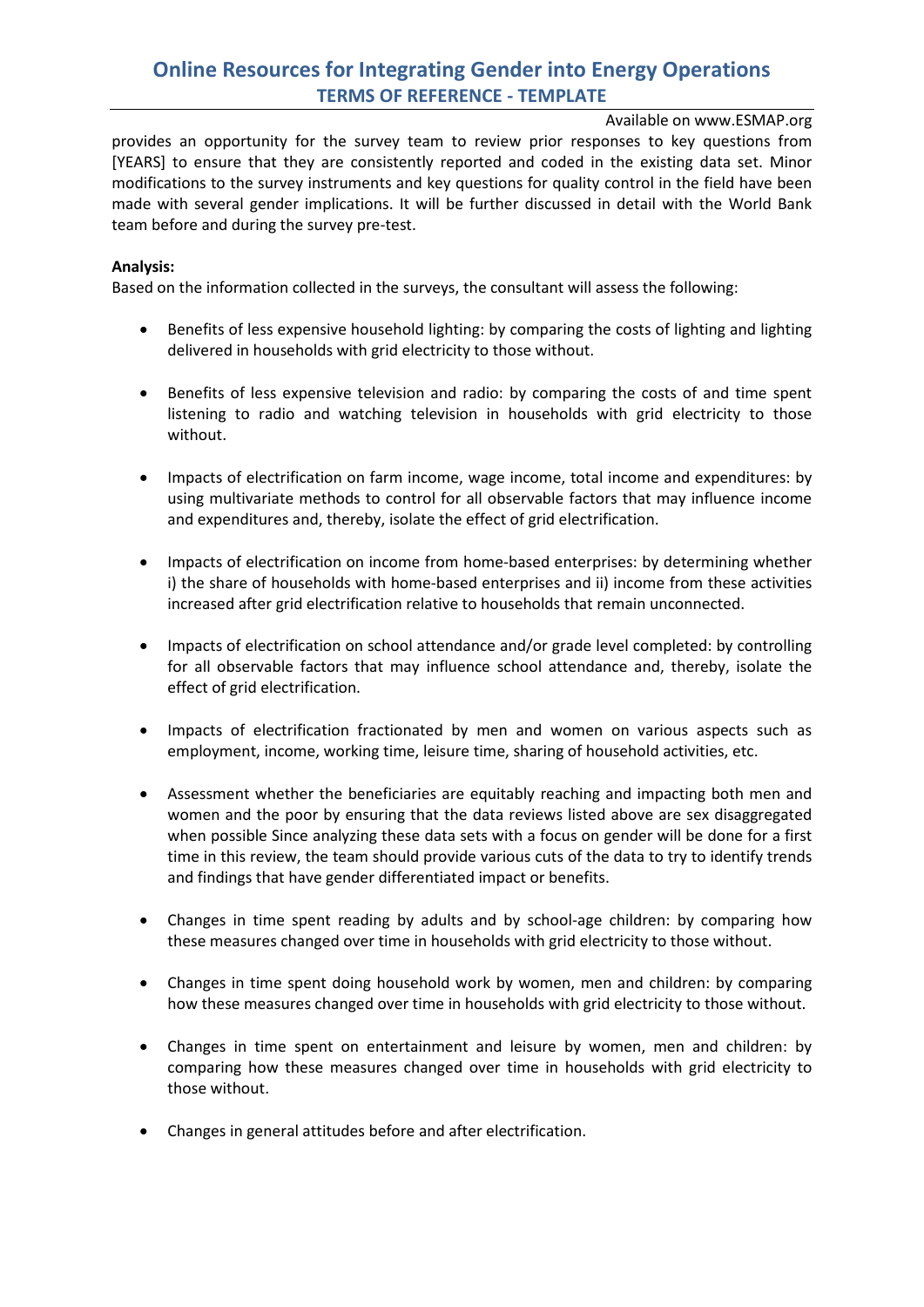Available on www.ESMAP.org

• Analysis of electrification impacts towards gender to make recommendations for mainstreaming gender in energy policy formulation and implementation of sustainable development.

For each of these assessments, key findings should be presented with supporting tables or figures that illustrate the effect of electrification and its significance. Some analyses may be illustrated by simply comparing means of households with and without electricity. Others will require multivariate analysis of cross-sectional observations. Finally, certain impacts will require multivariate panel or double-difference methods to compare how newly connected households changed relative to those that remain unconnected.

### **Support the international consultant:**

- Deliver a household data set containing household responses from the survey.
- The consultant will be expected to comment on results and contribute to and comment on reports and present findings when the analysis reaches a mature phase.
- Timely responses to research queries will be essential to moving this research forward in advance of the following survey round. The output of this task will be unimpeded interchange within the research team during the analysis.

### **5. REPORTING AND SCHEDULE**

The consultants will produce the following deliverables according to the schedule below. Intensive consultation with the World Bank during implementation will be expected. The final report should be acceptable to the World Bank.

All reports will be in [LOCAL LANGUAGE] and English.

- Inception report: 3 months after commencing the assignment
- Complete panel data set including enumerator's manuals, codebooks and household and commune-level responses from [YEARS]: 6 months after commencing the assignment.
- Draft report: 6 months after commencing the assignment
- Workshop: upon the submission of the draft report.
- Final report: the final report should be submitted within 30 days after receipt of comments on the draft report from the World Bank.

### **6. CONSULTANT QUALIFICATION REQUIREMENTS**

The work requires an experienced team of experts with broad and deep expertise in social and economic fields. Experience with project evaluation, impact analysis and rural electrification will be most relevant.

*It is expected that the national experts should have the following expertise:*

- Strong backgrounds in sociology and economics; with experience on gender and poverty issues
- Proven experience in successfully implementing field surveys and analyzing survey data;